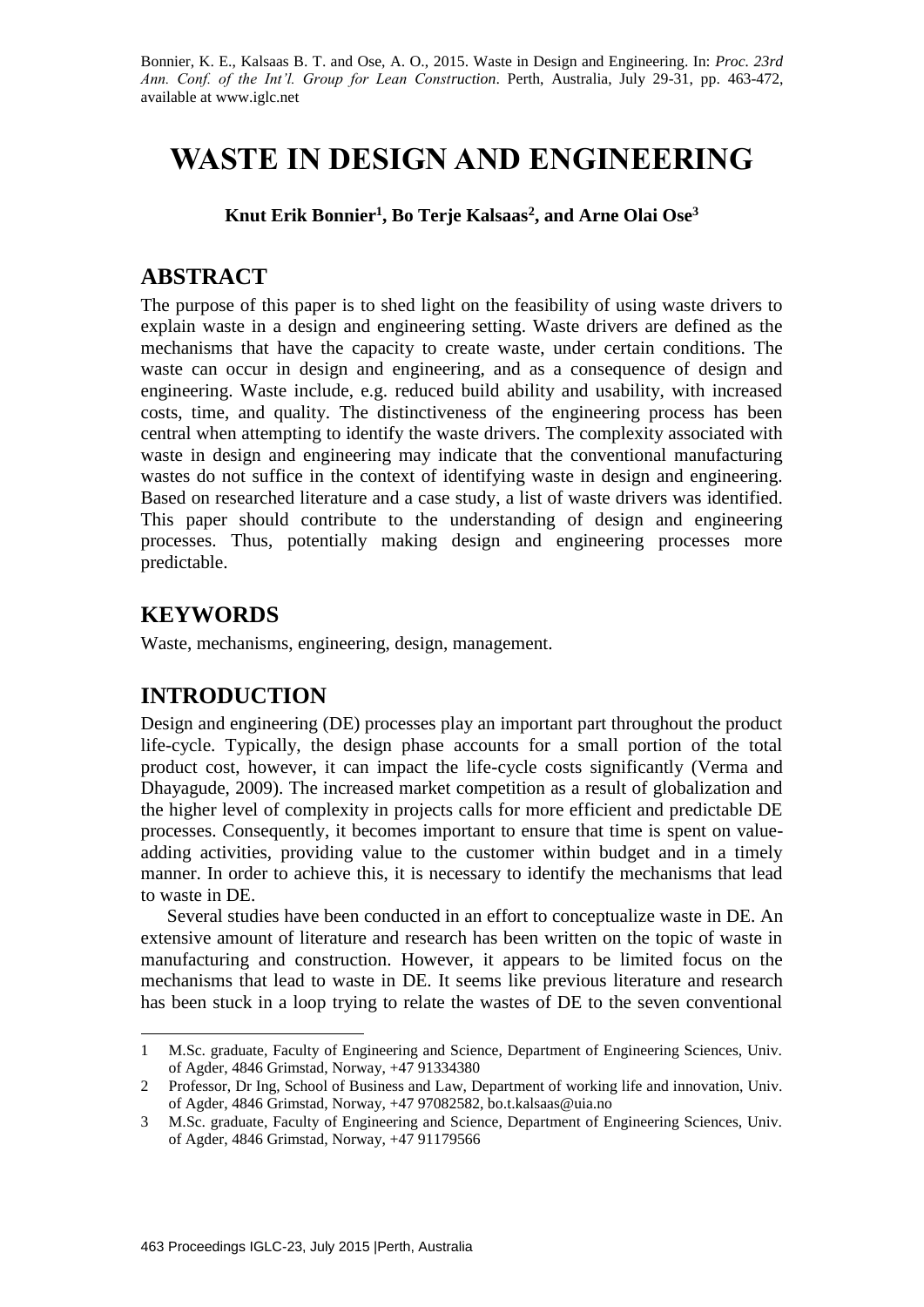manufacturing wastes described by Womack and Jones (2003). More often than not, researchers end up adding their own categories in an effort to cover the waste drivers of DE. To some extent, previous research fails to consider distinctive elements of DE, such as creative processes, motivation, and social relations. Furthermore, DE is a learning process (Kalsaas, 2011), which adds an additional layer of complexity when trying to define, identify, and eliminate waste. These elements need to be addressed in the aforementioned context. Based on this background the following research question was explored:

*What are the mechanisms that might lead to waste in design and engineering?*

The scope of this study is limited to the conceptualization of waste in design and engineering, with an emphasis on the mechanisms that has the potential to lead to waste. This includes waste which is realized in the design and engineering processes and waste these mechanisms might generate in processes further down-stream.

The selected approach was constructive research design, which is a procedure for developing constructions that can contribute to theory in the field of research (Lukka, 2003). This included gathering data from multiple sources, such as literature and a case study. The majority of the source material consisted of literature on topics such as lean, engineering, design, management, and learning. The findings from literature were supplemented with the collected data from a case study. The case company studied is a subcontractor for the oil and gas industry. The findings were used to present a generic representation of the waste mechanisms in DE, thus, they are meant to be applicable to DE in different industries and organizations.

During the process of investigating the characteristics of DE, several topics and theories were considered relevant to the research question. The emphasis on the elimination of waste is a central element in lean (Womack and Jones, 2003), which led to investigating the concepts of lean, including lean manufacturing and lean construction, and the Toyota Production System (TPS). A lot of research on waste in DE has been conducted by LAI at MIT. These studies were used as a starting point for this study. Several hundreds of papers, articles and books were read, especially papers from the International Conference on Engineering Design (ICED) and the International Group of Lean Construction (IGLC) were investigated.

This paper covers some basics about the nature of DE, and then there is an overview of some previous ideas of waste. The possibility of using previous ideas of waste in a DE setting is explored. Lastly, a suggestion for a possible conceptualization of waste in DE is presented.

## **THE NATURE OF DESIGN AND ENGINEERING WORK**

Human beings are central actors in DE. Thus, one can argue that it is important to consider additional aspects, when compared to manufacturing or conventional production processes. From the researched literature, several authors suggested that information is the product of DE processes, such as Bauch (2004). Bauch (2004, p. 1) states that "Product development […] can be understood as some kind of information creation factory". Due to the relevance of information in DE, the aim of analyzing and improving the processes in DE can be considered an analysis of the generation of different information types, as well as their respective qualities (Vosgien, et al., 2011). This differs from manufacturing, where the products are physical objects. Simon (1996, p. 138) goes as far as to suggest that "The proper study of mankind is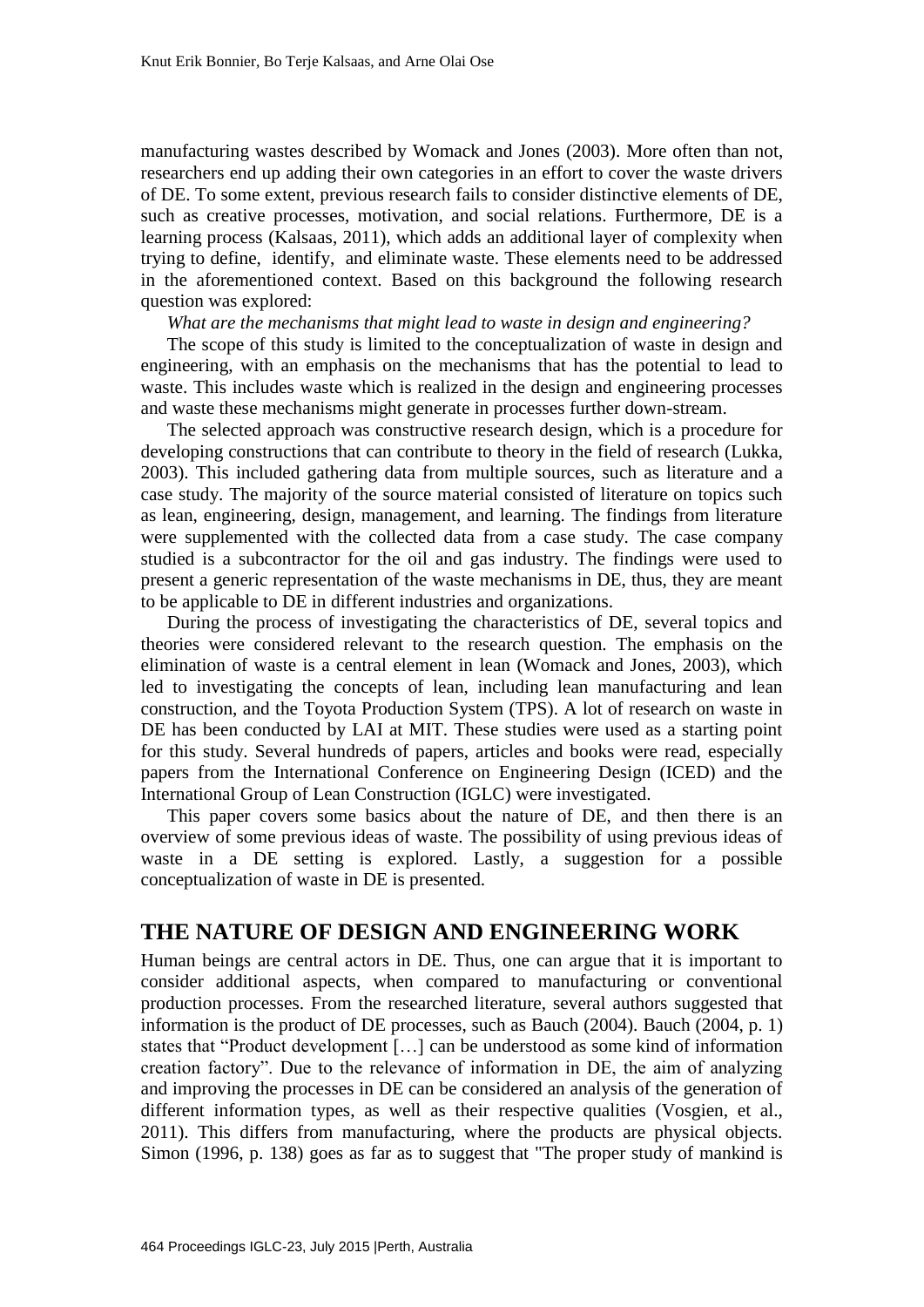the science of design, not only as the professional component of a technical education but as a core discipline for every liberally educated man." Even though one does not need to agree with this statement, it is plausible the knowledge of technical systems and analysis does not suffice in order to understand what leads to successful and efficient design. The design process is a complex cognitive endeavor, and it is critical to understand these cognitive processes in order to improve existing design methodologies (Pahl, 1997; Dym, et al., 2005). Creativity and innovation are important in order to generate good solutions, this is often accomplished through experimentation (Ulrich and Eppinger, 1995). In this context, creativity can be seen as the process of coming up with novel ideas that have value. Innovation can be seen as the process of realizing these ideas. Without creativity in design it is impossible to have innovation, and it is mandatory to have innovation in order to improve quality, create new markets, and extend the range of existing products (Verma, Das and Erandre, 2011).

The process of engineering design typically consists of the following five steps: formulation, synthesis, analysis, evaluation, and documentation (Verma, Das and Erandre, 2011). Creativity is especially important in the first two steps of the process, since new thinking or rearrangement of existing data is required (Verma, Das and Erandre, 2011). The process typically begins with the analysis of the product's intended usage and context. The analysis leads to a heterogeneous set of loosely related details, and possibly some insight to potential solutions. The design problem is initially structured and its solution defined through its implicit properties. The solution is further elaborated in relation to additional requirements, and if the context and requirements determines a distinctive solution, it may be derived algorithmically. Then designing is basically just the problem's transformation from its intentional to its extensional form (Takala, 1993). However, it is common that the algorithmic rules are unknown, or that the problem lacks specifications. This typically leads to an explorative approach of trial and error, which is usually not a random effort. The paradigmatic solution is compared against an increasingly maturing set of requirements, and modified as needed. In this aspect, design is described as the convergent evolution of solutions (Yoshikawa, 1981; Takala, 1993). Its progressive evolution may branch, and lead to detours and backtracking, which eventually will result in a path to the solution (Takala, 1993). Simon (1996) suggests that detours are a natural part of the design process. Even though a general notion of the goal is known, barriers that are encountered along the way call for a continuous adaptation in accordance to these obstacles. Ballard (1999) argues that design requirements and their respective solutions evolve as the process progresses. This is what Thompson (1967) depicts as reciprocal dependencies: relationships where output from one activity establish the next (Kalsaas and Sacks, 2011).

The design phase comes to a halt when the engineers run out of time (Reinertsen, 1997). This might indicate that the ideal solution cannot be achieved, and that decisions must be made in accordance to what is perceived as good enough (Bølviken, Gullbrekken and Nyseth, 2010). Typically, this is the solution that is most consistent with the original requirements.

Male, Bower and Aritua (2007) point out three challenges that are distinctive to design: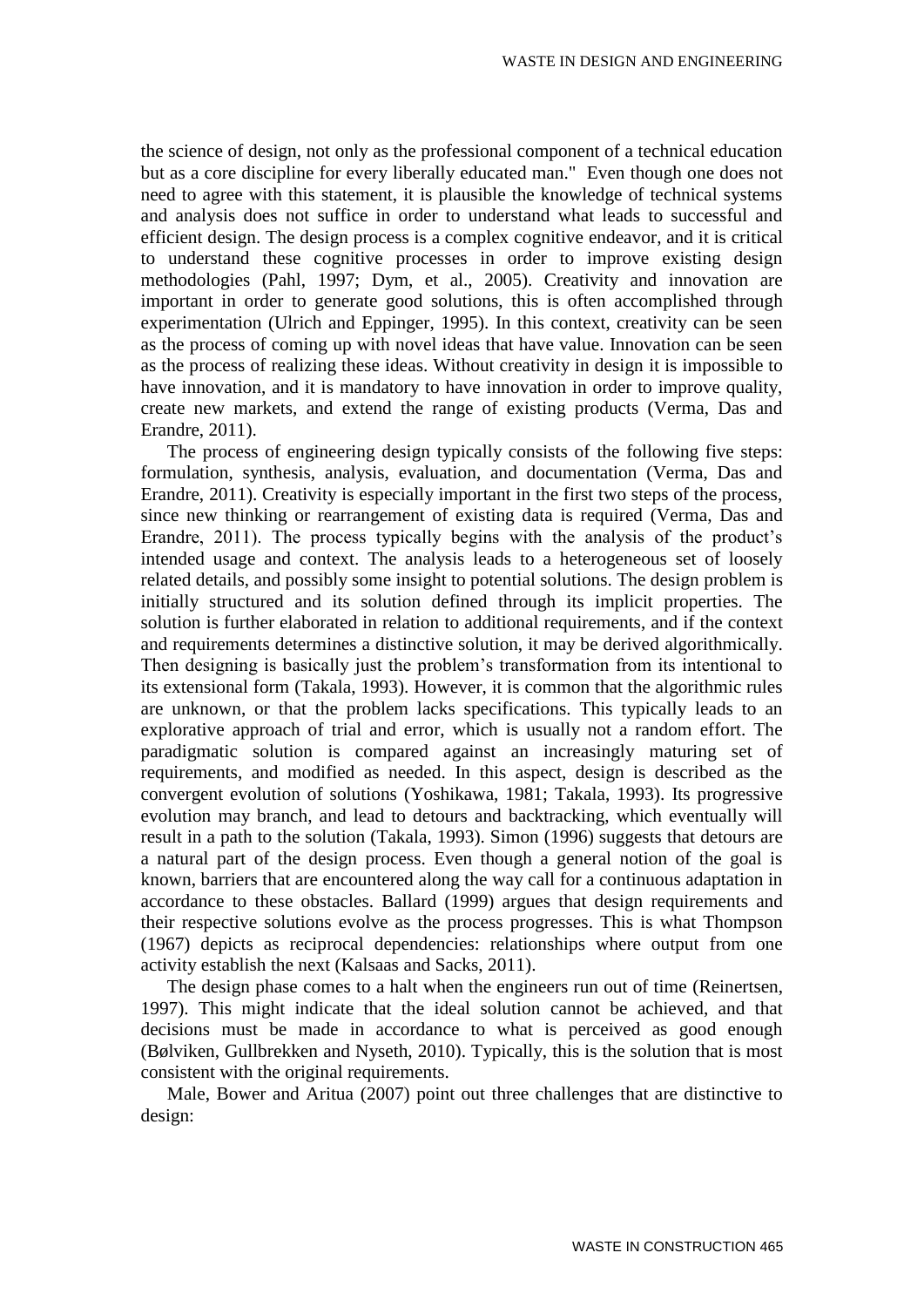- Requirements are often subject to interpretation, since they tend to be vaguely formulated
- Problems become increasingly clearer as solutions evolve over time
- The design process is an interactive, multidimensional effort that represents the interests of several stakeholders

Kalsaas (2013a) suggests that these challenges are caused by the need for design to mature. Kalsaas (2011) conceives design as a learning process, where one develops and optimizes a solution. Thus, the aspect of learning can be seen as particularly relevant in the context of DE. Illeris (2007) divides learning into three dimensions: the cognitive dimension, the psychodynamic dimension, and the environment. The process of acquiring knowledge takes place in the intersection of the cognitive and psychodynamic dimensions, which subsequently interacts with the environment. According to Illeris (2007), there are different variants of learning in the cognitive dimension: assimilative, accommodative, and transformative. The general form of learning, which is termed assimilative, is the kind of learning that evolve progressively through encounters with new impressions and impulses, in everyday life. In DE, this learning can be in the form of acquiring additional knowledge and competence in how to use CAD software efficiently. Accommodative learning is described as the process of relating what is already known into situations that one cannot understand, e.g. applying knowledge to a different context than where it was originally used. Such learning requires creative efforts and is very important when attempting to improve existing work practices, e.g. continuous improvement (kaizen). Accommodative learning in DE can be the knowledge of dealing with uncertainties and how to apply it to different projects, even though the objectives and specifications may differ. Transformative learning is described as developing new mental models, and can be related to a state of crisis on the personal level.

The presented theories, as well as several others, have been central when exploring the mechanisms that lead to waste in DE.

#### **WASTE IN DESIGN AND ENGINEERING**

According to Morgan and Liker (2006), eliminating waste is the heart of TPS. Activities can be divided into value adding, non-value adding, but necessary, and non-value adding. True lean thinking does not focus on one-dimensional elimination of waste. It is necessary to understand that it is required to eliminate all the three types of interrelated waste, known as the three Ms, in order to achieve waste elimination (muda, muri, mura).

Ōno (1988, p. 54), who is considered the father of TPS, explains that *"waste refers to all elements of production that only increase cost without adding value"*. Macomber and Howell (2004) state that waste is commonly understood as anything that is not value. They elucidate that waste is the expenditure of effort or resources that do not generate value. Similarly, Koskela (1992) explains that waste is activities that takes time, resources or space, while not adding value. Several of the authors refer to waste as something that consumes resources without adding value, thus the resources that can be wasted in DE should be identified. The seven conventional waste categories describe waste through, e.g. rework, waiting, and overprocessing (Morgan and Liker, 2006). However, these categories do not explicitly describe what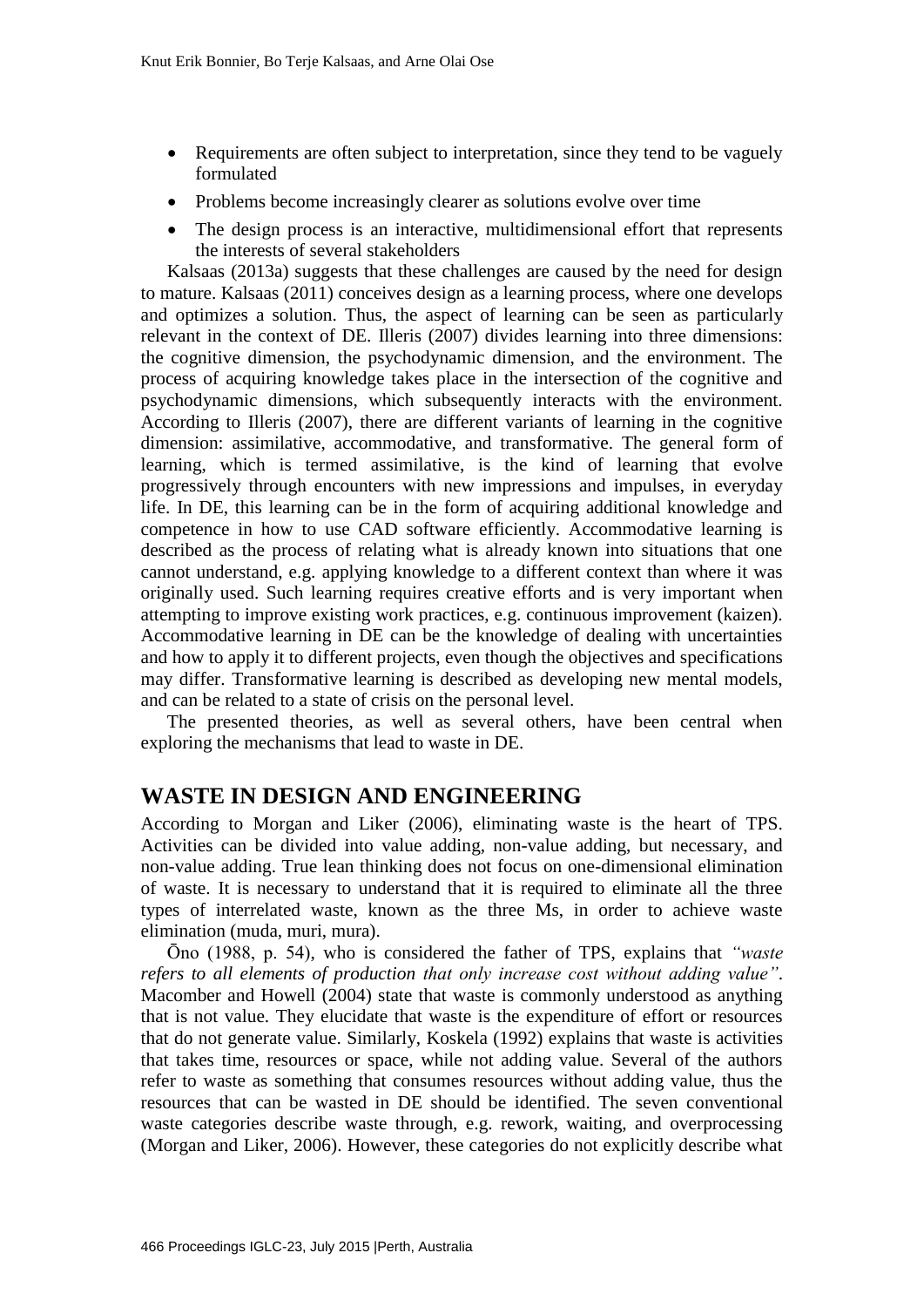is actually wasted. Sugimori, et al. (1977, p.554) state that TPS works on the assumption that "anything other than the minimum amount of equipment, materials, parts, and workers (working time) which are absolutely essential to production are merely surplus that only raises the cost". Thus, the unnecessary use of resources can describe what is wasted. Bauch (2004) identifies and describes the factors that are wasted in DE. He divides the waste into primary and secondary waste types, where the underlying causes are the waste drivers. The primary waste types affect the flexibility, and impacts: quality, time, and cost to market. This include, e.g., the constructability and usability of the product. Instead of using what Bauch (2004) refers to as secondary waste types, the authors of this paper rename it to resources. Resources include man-hours, time, money, et cetera. Thus, waste of resources can, e.g. be spending more time on a given product, compared to what is achievable with a more effective and predictable DE process.

In addition to the resources that can be waste in DE, it is important to emphasize that DE processes can generate waste in processes down-stream as well. Thus, it can differ between what is wasted in DE, and what is wasted due to DE. The wastes that occur due to DE will be context dependent. For example, the downstream process can be a construction process, which arguably can have different waste than a manufacturing process. However, the waste in downstream processes is likely to impact the time, cost and quality to market of the product, in a similar fashion to the waste generated by the DE process.

Based on the provided definitions of waste, and the suggestions to what is wasted in DE, a proposed definition can be made. Waste in DE might be defined as resources spent on activities that negatively impact the cost, time or quality to market of the designed element. The market includes both internal and external customers.

#### **CATEGORIZING WASTE IN DESIGN AND ENGINEERING**

According to Vosgien, et al. (2011), defining waste is essential to increase process efficiency. Slack (1998) concluded that the primary manufacturing wastes could be applied to DE. However, due to the complexity associated with DE, the set of categories was not considered all inclusive. Furthermore, several other publications (Slack, 1998; Womack and Jones, 2003; Bauch, 2004; Morgan and Liker, 2006; Oehmen and Rebentisch, 2010) have addressed this issue, and it typically involves transposing the seven manufacturing wastes to the area of DE, often supplementing with additional categories, such as Koskela's (2004) making-do (Vosgien, et al., 2011). Macomber and Howell (2004) discuss the force-fitting of the seven manufacturing wastes, and based on observation they introduce what they call the two great wastes: not listening and not speaking.

It is also worth pointing out that several of the manufacturing waste categories will be a natural part of the engineering process, and it may depend entirely on the situation if these activities should be defined as waste or not. As an example, if information is stored deliberately to enable reuse in later assemblies, then it might be considered value adding (Oehmen and Rebentisch, 2010). In manufacturing, overproduction is considered the most important waste, this cannot be defended regarding projects that are one-of-a-kind, like a design project often is (Koskela, Bølviken and Rooke, 2013).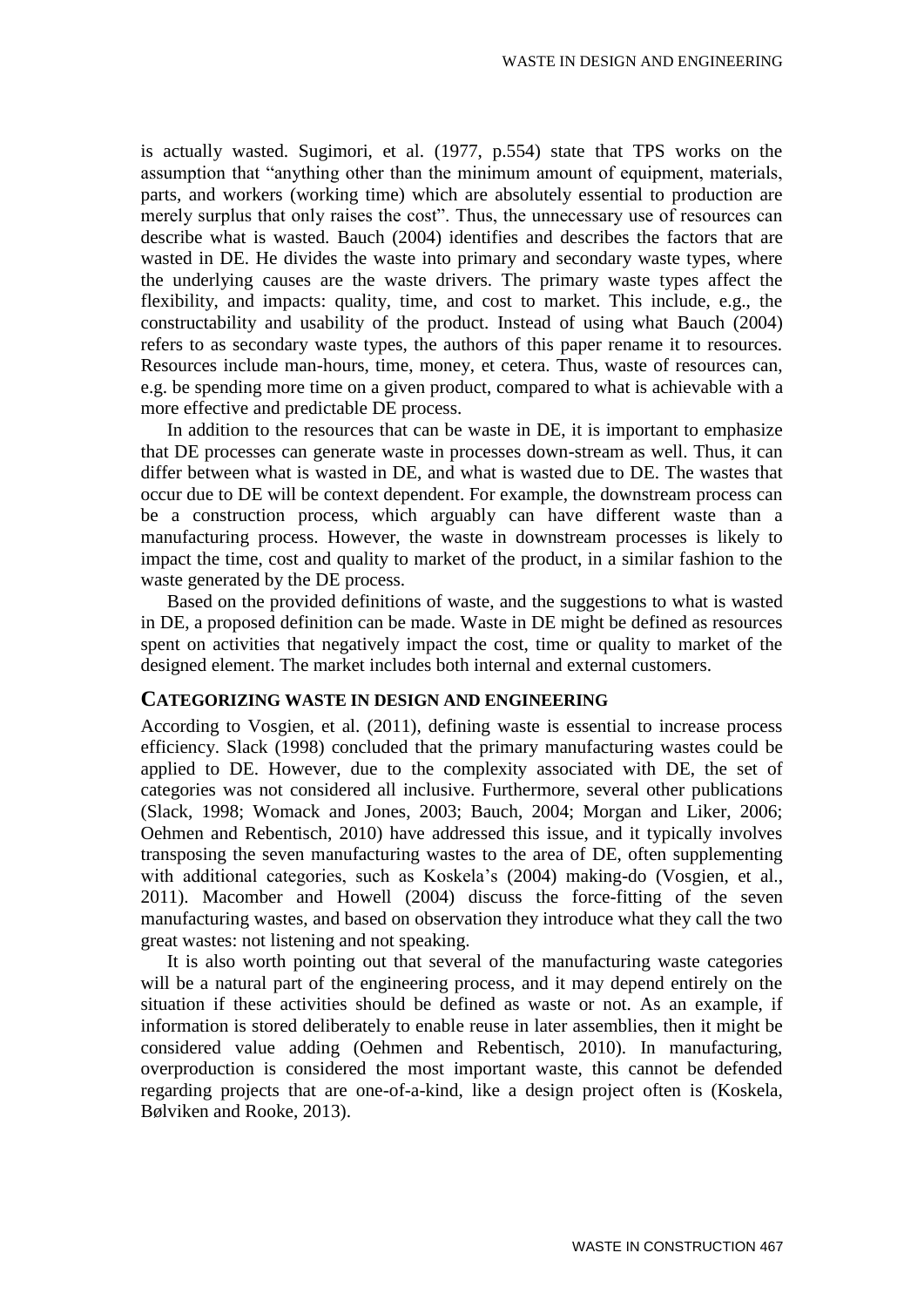#### **SELECTING A DIFFERENT APPROACH**

Bauch (2004) tries a different approach. Bauch (2004) uses the seven manufacturing waste categories. He also builds on these by adding three additional categories<sup>4</sup>. Bauch (2004) refers to the categories as drivers, since they describe why waste is happening, and not what waste is or what is wasted. In addition, he divides the categories into sub-drivers. The authors of this paper found this interesting, and wanted to explore these ideas further.

Bauch's (2004) idea of sub-drivers might have the potential to create a less ambiguous representation of waste in DE, and will perhaps even make waste easier to identify. Based on the sub-drivers created by Bauch (2004), and other literature, such as Oehmen and Rebentisch (2010) and Oppenheim (2011), a list of waste drivers was created. This was supplemented with findings from the case study and personal experience. The usefulness of creating a list of waste drivers is considered to be supported by Koskela, Bølviken and Rooke (2013), who tries to conceptualize waste in construction processes. They explain that the seven wastes stem from a manufacturing context. Hence, it does not cover the design aspect. They explore the potential of creating a list of waste drivers in construction. Koskela, Bølviken and Rooke (2013, p.3) explain the benefit and purpose of such a list: "Such a list would be instrumental in creating awareness on the major waste types occurring in construction, as well as mobilizing action towards stemming, reducing and eliminating them.". DE is part of the construction process, and as a consequence, the statement by Koskela, Bølviken and Rooke (2013) should be relevant in this context as well. The purpose of waste drivers in DE could be to create awareness about the mechanisms that potentially contribute to waste. Managers and employees could benefit from such a list. Knowing what contributes to waste could enable people to eliminate it. Terms like rework and overproduction are too ambiguous in a DE setting to provide a sufficient image of waste in this context. The waste drivers are an attempt to provide a better image of waste in DE.

A table was created in order to evaluate if the waste drivers should be sorted into the conventional seven waste categories. The purpose was to categorize the drives in accordance to the seven manufacturing wastes. However, the process of categorizing the drivers was time consuming and challenging. The relationships are complex, context specific and, thus, very much open to interpretation. It became apparent that many of the waste drivers could be tied to multiple of the conventional categories. Thus, sorting waste in this manner was perceived to not serve any significant purpose. This was much due to the aforementioned issues. It should be noted that the waste drivers could be related to each other. Still, they should be more distinguishable in the context of DE, compared to the conventional seven categories. Furthermore, the waste drivers are more specific, which makes it easier to identify measures that can mitigate or eliminate waste.

Based on Bauch (2004) and Kalsaas (2013b) waste drivers is defined as a mechanism that has capacity to create waste and to be hindrances of workflow, under certain conditions. The definition of waste drivers used in this paper is similar to Bauch's (2004) definition of sub-drivers. Furthermore, the seven manufacturing

 $4$ <sup>4</sup> Limited IT-resources, Lack of System Discipline and Re-invention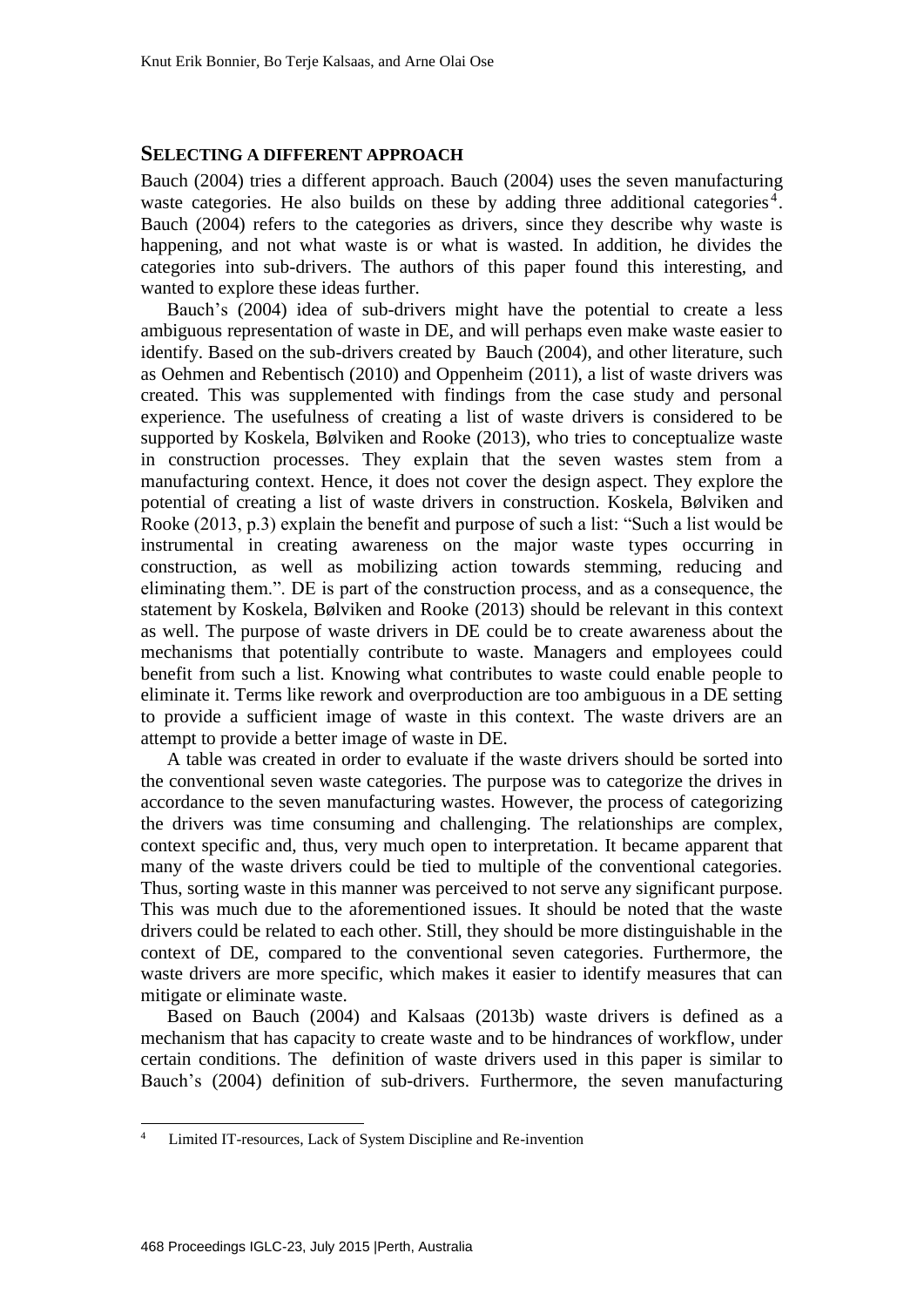waste categories are not defined as drivers like Bauch (2004) does. This is since the authors of this paper do not perceive the manufacturing wastes as drivers in the context of DE. For example, rework is a value-adding activity, and not a mechanism that generate waste. Rather, rework is a result of such mechanisms.

The three aforementioned authors (Bauch, 2004; Oehmen and Rebentisch, 2010; Oppenheim, 2011) are perceived to use different resolutions when describing the waste drivers. Thus, it was tried to determine a fitting resolution, in order to adapt the previous concepts. The main objective was to make the waste drivers identifiable and manageable, in the context of eliminating or reducing waste in organizations. In order to accomplish this, a fitting resolution had to be chosen.

It was tried to find somewhat a golden path between high and low resolutions. While many of the drivers are connected, one of the main criteria when creating the list was to avoid overlapping, to the extent possible. However, this was not completely achieved, since the waste drivers are highly context dependent. Also, no drivers should be effects; the drivers should be the mechanisms that might lead to waste. This interface is a bit ambiguous, as several drivers can be effects of others, depending on the context. Even though many of the drivers can be effects, all of them are mechanisms that lead to waste. In relation to DE, the authors argue this is an improvement compared to using the manufacturing waste categories. An expansion of the list might include sub-drivers of each driver, and categorizing the drivers in a sensible manner. An overview of the suggested waste drivers is provided in table 1.

| <b>Waste Driver</b>       | <b>Description</b>                                                                                                        |
|---------------------------|---------------------------------------------------------------------------------------------------------------------------|
| Ineffective               | Include ineffective testing, prototyping, approvals, and transactions                                                     |
| Verifications             | Example: tests that are more costly than the risk they are trying to mitigate, or                                         |
|                           | information is dispatched without sufficient testing                                                                      |
| Poor Coordination         | Poor planning, scheduling, prioritizations, unsynchronized processes                                                      |
|                           | Example: Tasks completed in a sequential order, when they should be                                                       |
|                           | performed concurrently                                                                                                    |
| <b>Task Switching</b>     | Interruptions that forces a person to reorient themselves                                                                 |
|                           | Example: unnecessary hand-offs                                                                                            |
| Capacity                  | Interruptions of workflow as due to unavailable resources or exceeding the                                                |
| Constraints and           | capacity of an entity                                                                                                     |
| Overburdening             | Example: tasks are hampered due to unavailable staff, tools, and equipment                                                |
| Lack of Required          | Not possessing the skill or knowledge required to conduct the task in question                                            |
| Competence                | Example: ineffective use of IT tools, such as BIM, due to limited skill                                                   |
| Unclear, Goals,           | Misaligned goals, objectives, and visions in relation to, e.g., customer                                                  |
| Objectives, and           | requirements                                                                                                              |
| <b>Visions</b>            | Example: employees pulling in different directions, reducing the efficiency                                               |
| Information               | Large batch sizes, and distributing and storing information that is not needed                                            |
| Overload                  | Example: excessive information can make the relevant information harder to                                                |
|                           | access                                                                                                                    |
| <b>Unclear Authority</b>  | Unclear expectations in relation to performance and organizational roles                                                  |
| and Responsibility        | Example: overlapping competencies and responsibilities                                                                    |
| <b>Insufficient Means</b> | Means of Communication that are insufficient to handle the reciprocal                                                     |
| of Communication          | interdependencies of the DE processes, or means that demand excessive time<br>and effort, without adding additional value |
|                           | Example: not utilizing the Big Room (BIM rooms) when it would be beneficial                                               |
| Interpretability of       | Information represented in an ambiguous manner, resulting in misinterpretations                                           |
| Information               | Example: Lack of standardization of documentation                                                                         |
| Accessibility of          | Information cannot be accessed when needed                                                                                |
| Information               | Example: missing input, leading to, e.g. making-do                                                                        |
| Underutilization of       | Allocating resources in a less effective way than possible                                                                |
| Resources                 | Example: inappropriate use of competence                                                                                  |

*Table 1: Overview of Suggested Waste Drivers*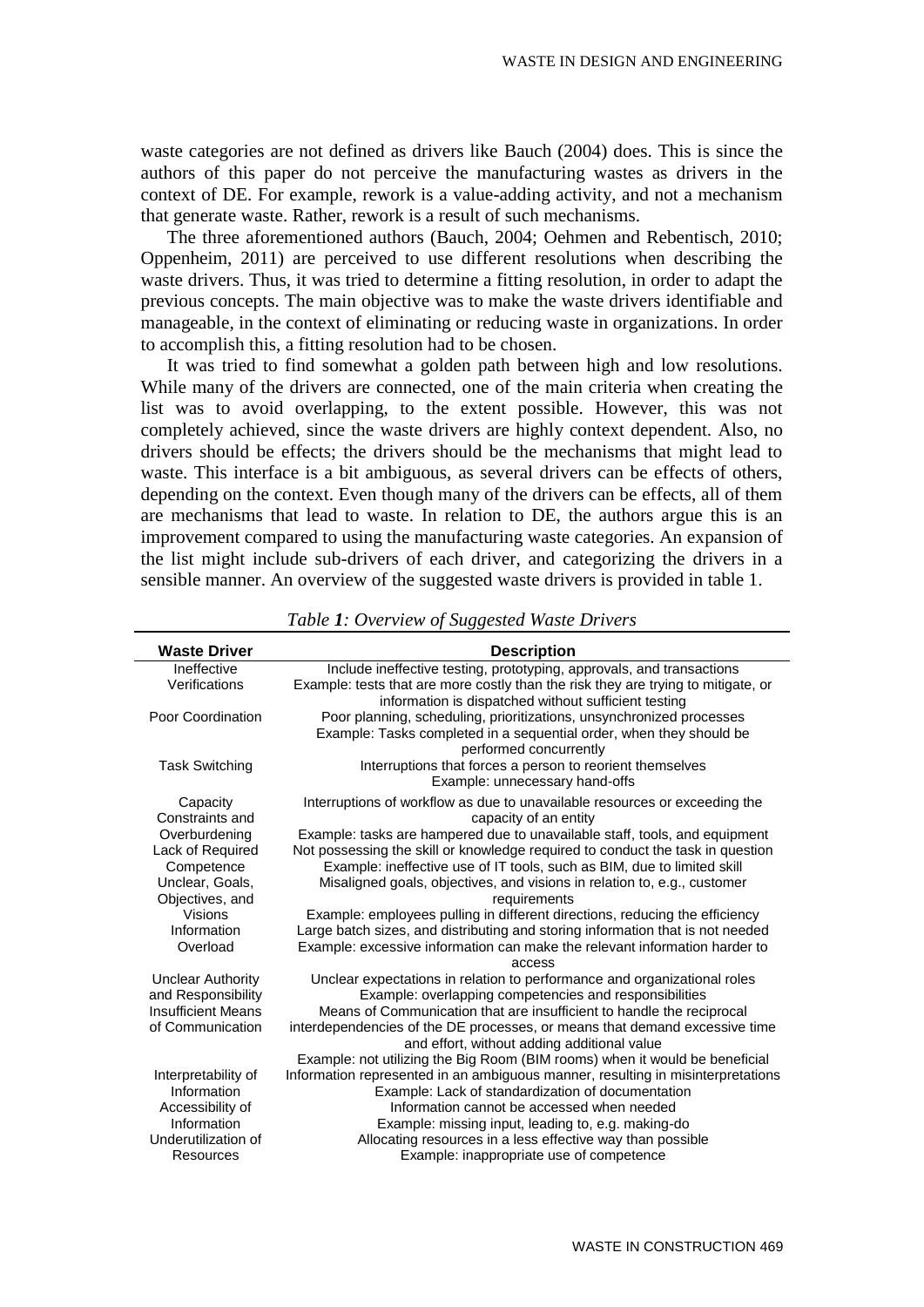| Over-engineering                | Adding features that do not add value for the customer<br>Example: increased development and production costs as a result of exceeding                                                                                       |
|---------------------------------|------------------------------------------------------------------------------------------------------------------------------------------------------------------------------------------------------------------------------|
|                                 | requirements                                                                                                                                                                                                                 |
| Unnecessary Data<br>Conversions | Avoidable data conversions occurring due to, e.g., use of inappropriate tools or<br>a lack of standardization                                                                                                                |
|                                 | Example: re-formatting and re-entering data                                                                                                                                                                                  |
| Lack of Knowledge               | Not exchanging information, expertise, or skills among entities                                                                                                                                                              |
| Sharing                         | Example: New projects starting below the potential starting point by not reusing<br>previous solutions                                                                                                                       |
| Processing<br>Defective         | Processing information that is based on a valid need for information, but the<br>need is not sufficiently fulfilled                                                                                                          |
| Information                     | Example: defective information processed is not discovered and affects other<br>processes                                                                                                                                    |
| <b>Changing Targets</b>         | While change is considered to be part of the iterative DE process, internal or<br>external changes of requirements, that is not sufficiently compensated, can<br>create waste                                                |
|                                 | Example: changes can lead to rework, especially when the changes occur late<br>in the process                                                                                                                                |
| Cooperation<br><b>Barriers</b>  | Includes transactional barriers, opportunistic behavior, risk aversion, et cetera<br>Example: lack of ownership negatively affecting motivation, which could be<br>mitigated by the use of Integrated Project Delivery (IPD) |

## **CONCLUSION**

Previous attempts at conceptualizing waste have typically involved transposing waste in DE into the seven manufacturing categories. However, it was concluded that this approach was not feasible, since it, to some extent, fails to account for the waste in DE. In addition, this approach does not provide enough information for employees and managers to actually do something about waste. This is because the approach does not explain why waste is happening. In contrast, the waste drivers presented are, in essence, explanations to why waste happen. Thus, it is possible to implement measures to mitigate or eliminate waste by using the waste drivers. Waste drivers are defined as mechanisms that have capacity to create waste and to be hindrances of workflow, under certain conditions. The waste can occur both in the DE processes, and as a consequence, where the waste is, e.g. reduced constructability and usability, or expenditure of resources such as, time and money.

The waste drivers were evaluated on usability, completeness, practical relevance, and generality. Generality and practical relevance might be considered high. However, the usability is hard to determine, since the waste drivers are not yet tested. The completeness is also debatable, since there are several theories and literature that might be considered relevant when conceptualizing waste in DE. Obviously, it was impossible to investigate all the possible aspects, but the waste drivers might provide an improvement compared to previous attempts at conceptualization. Based on the findings, the waste drivers presented in this paper is argued to be a theoretical contribution to the understanding of DE processes. Further analysis of the usability, and a purposeful categorization of the waste drivers, is suggested for future research.

#### **REFERENCES**

Ballard, G. 1999. *Can Pull Techniques be Used in Design Management?*: CIB Publication, pp. 149-160.

Bauch, C. 2004. *Lean Product Development: Making waste transparent.* Diploma. Technische Universität München, Munich, Germany.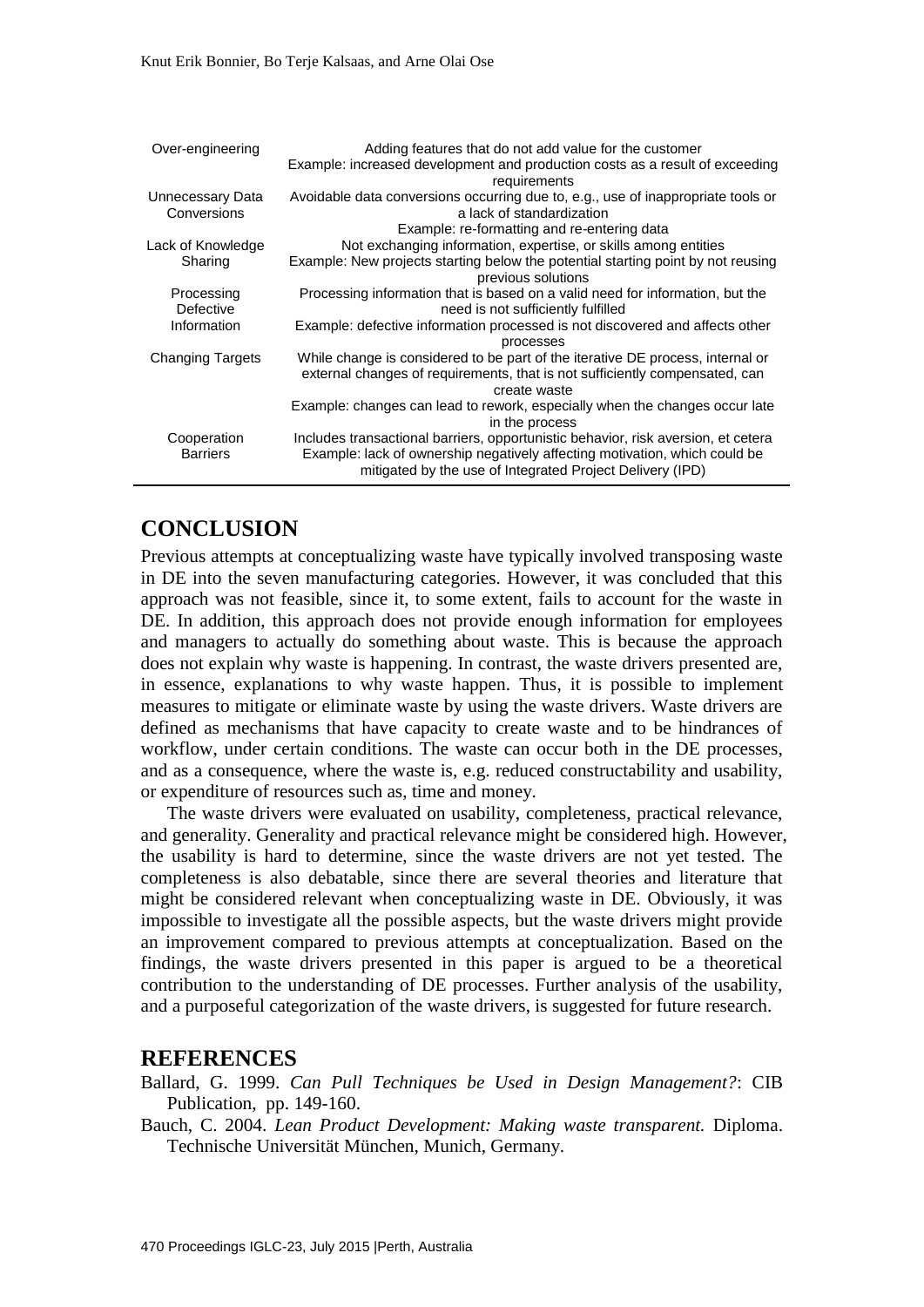- Bølviken, T., Gullbrekken, B., & Nyseth, K. 2010. *Collaborative Design Management*. In: *Proc*. *18th Ann. Conf. of the Int'l. Group for Lean Construction*. Haifa, Israel, July 14-16
- Dym, C. L., Agogino, A. M., Eris, O., Frey, D. D., & Leifer, L. 2005. Engineering Design Thinking, Teaching, and Learning. *Journal of Engineering Education*, 94(1), pp.103-120.
- Illeris, K. ed. 2007, *Læringsteoriens elementer - hvordan hænger det hele sammen?* Frederiksberg: Roskilde Universitetsforlag.
- Kalsaas, B. T. 2011. The Last Planner System Style of Planning: Its Basis in Learning Theory. *Journal of Engineering, Project and Production Management,* 2(2), pp.88-100.
- Kalsaas, B. T. 2013a. *Integration of Collaborative LPS-Inspired and Rationalistic Planning Processes in Mechanical Engineering of Offshore Drilling Contructions.* In: *Proc. 21st Ann. Conf. of the Int'l. Group for Lean Construction*. Fortaleza, Brazil, Aug. 31-2.
- Kalsaas, B. T. 2013b. *Measuring Waste and Workflow in Construction.* In: *Proc. 21st Ann. Conf. of the Int'l. Group for Lean Construction*. Fortaleza, Brazil, Aug. 31-2.
- Kalsaas, B. T. and Sacks, R. 2011. *Conceptualization of Interdependency and Coordination between Construction Tasks*. In: *Proc. 19th Ann. Conf. of the Int'l. Group for Lean Construction*. Lima, Peru, July 13-15.
- Koskela, L. 1992. *Application of the New Production Philosophy to Construction.*  Stanford, CA: Stanford University, Center for Integrated Facility Engineering (CIFE).
- Koskela, L. 2004. *Making-Do — the Eighth Category of Waste.* In: *Proc. 12th Ann. Conf. of the Int'l. Group for Lean Construction. Helsingør, Denmark, Aug. 3-5.*
- Koskela, L., Bølviken, T. and Rooke, J. 2013. *Which Are the Wastes of Construction?* In: *Proc. 21st Ann. Conf. of the Int'l. Group for Lean Construction*. Fortaleza, Brazil, Aug. 31-2.
- Lukka, K. 2003. The Constructive Research Approach. *Case Study Research in Logistics. Publications of the Turku School of Economics and Business Administration, Series B, 1*, pp.83-101.
- Macomber, H. and Howell, G. 2004. *The Two Great Wastes in Organizations.* In: *Proc. 12th Ann. Conf. of the Int'l. Group for Lean Construction.* Helsingør, Denmark, Aug. 3-5.
- Male, S., Bower, D. and Aritua, B. 2007. Design Managment: Changing the Roles of the Professions *Management, Procurement and Law, 160 (MP2)*. The University of Leeds, England: Institution of Civil Engineers, pp. 78-82.
- Morgan, J. M. and Liker, J. K. 2006. *The Toyota Product Development System - Integrating People, Process, and Technology*. New York: Productivity Press.
- Oehmen, J. and Rebentisch, E. 2010. Waste in Lean Product Development *LAI Paper Series "Lean Product Development for Practitioners"* Massachusetts Institute of Technology.
- Ohno, T. 1988. *Toyota Production System.* New York: Productivity Press.
- Oppenheim, B. W. 2011. *Lean for System Engineering with Lean Enablers for System Engineering*. (Vol. 82).New Jersey, USA: John Wiley & Sons, Inc.